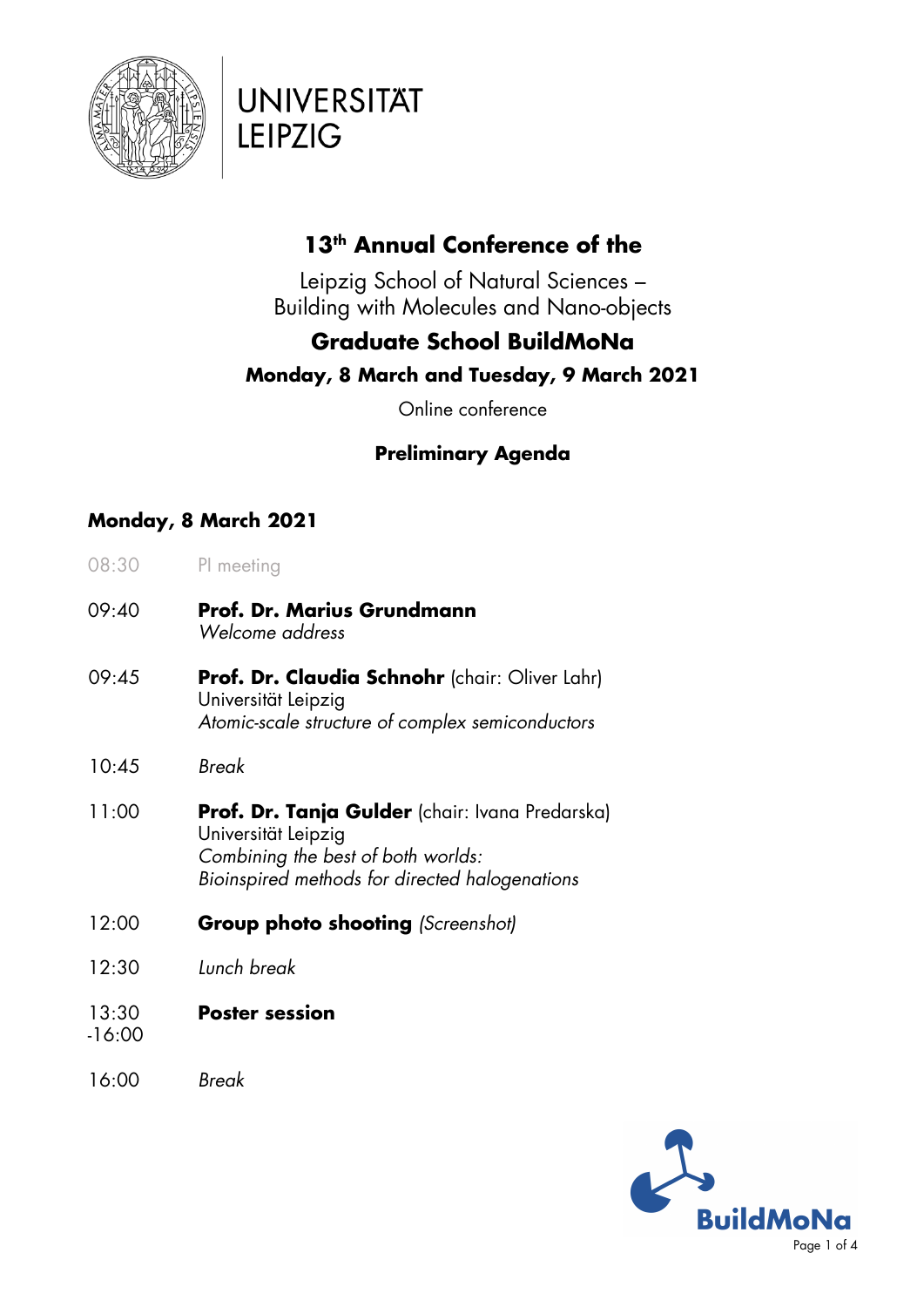

# **UNIVERSITÄT LEIPZIG**

### 16:15 **Ceremony for BuildMoNa Awards 2021**

- 17:00 **Prof. Dr. Christian Hackenberger** (chair: Tobias Fischer) Humboldt Universität zu Berlin and Leibniz-Forschungsinstitut für Molekulare Pharmakologie (FMP) *The power of chemoselectivity: Functional protein-conjugates for intra- and extracellular targeting*
- 18:10 Prospective end

### **Tuesday, 9 March 2021**

- 9:00 **Prof. Dr. Regine von Klitzing** (chair: Alexander Fischer) TU Darmstadt *Swelling behaviour and mechanical properties of multiresponsive polymer coatings*
- 10:00 **Dr. Agnes Schulze** (chair: Florian Harth) Leibniz Institute for Surface Engineering (IOM) *Surface engineering of polymer membranes for use in water treatment*
- 11:00 *Break*

#### 11:15 **Talks of Doctoral Candidates Session I** (chair: Veronika Riedl)

- 1. Astrid Kupferer *Relaxation reduces stress: effects of low energy ion implantation on amorphous TiO<sup>2</sup> nanotube arrays*
- 2. Patrick Irmisch *Modeling DNA-strand displacement reactions in the presence of base pair mismatches*
- 3. Clemens Scheuner *Detection enhancement for nitrogen vacancy centres using 2D diamond cavities*
- 4. Liridona Useini *Synthesis of carboranyl analogues of the non-steroidal anti-inflammatory drug mefenamic acid*

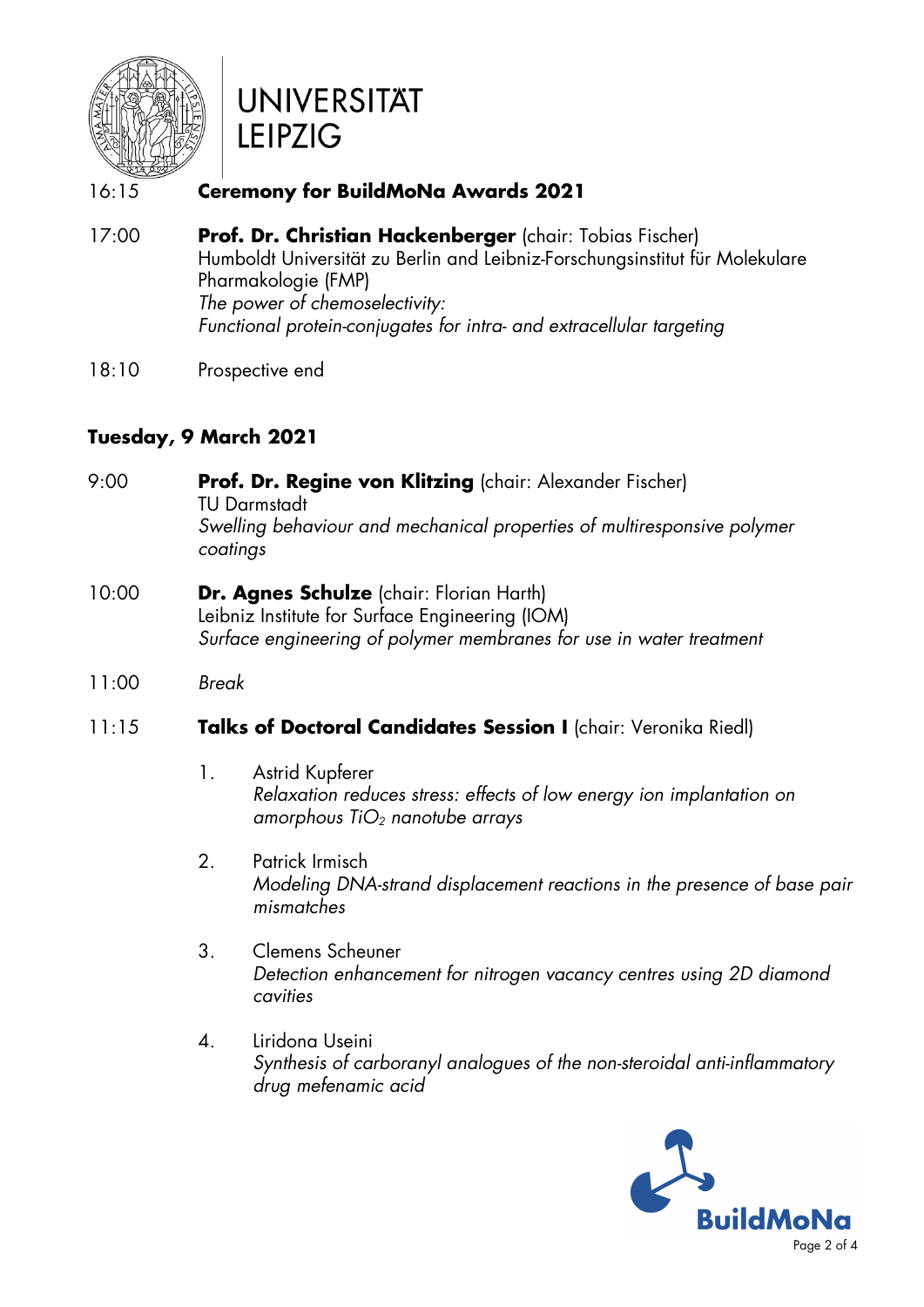

# **UNIVERSITAT LEIPZIG**

- 5. Reike Clauss *Two heads are better than one: heterobimetallic complexes as homogeneous catalysts*
- 12:30 *Lunch break*

#### 13:15 **Talks of Doctoral Candidates Session II** (chair: Ken Luca Abel)

- 6. Max Grellmann *Femtosecond pump-probe spectroscopy on small cerium clusters (Ce n ≤ 10)*
- 7. Fabian Schöppach *Plasma treatment for enhancing electrical devices based on In2O<sup>3</sup>*
- 8. Xiaoya Su *Hot Brownian motion in short time scales*
- 9. Tillmann Stralka *Copper iodide thin films: Dynamic AFM studies of local electrical properties*
- 10. Evgeny Krüger *Time-resolved luminescence of CuI microwires*
- 11. Antonia Welk *Zinc magnesium oxynitride: material design, carrier transport and device applications*
- 14:45 *Break*

#### 15:00 **Talks of Doctoral Candidates Session III** (chair: Jan Dirks)

- 12. Volker Eilrich *Versatile chemistry of phosphorus-rich compounds*
- 13. Oliver Herrfurth *Ring-structure formation of hot carriers in ZnO studied with time-resolved imaging ellipsometry*